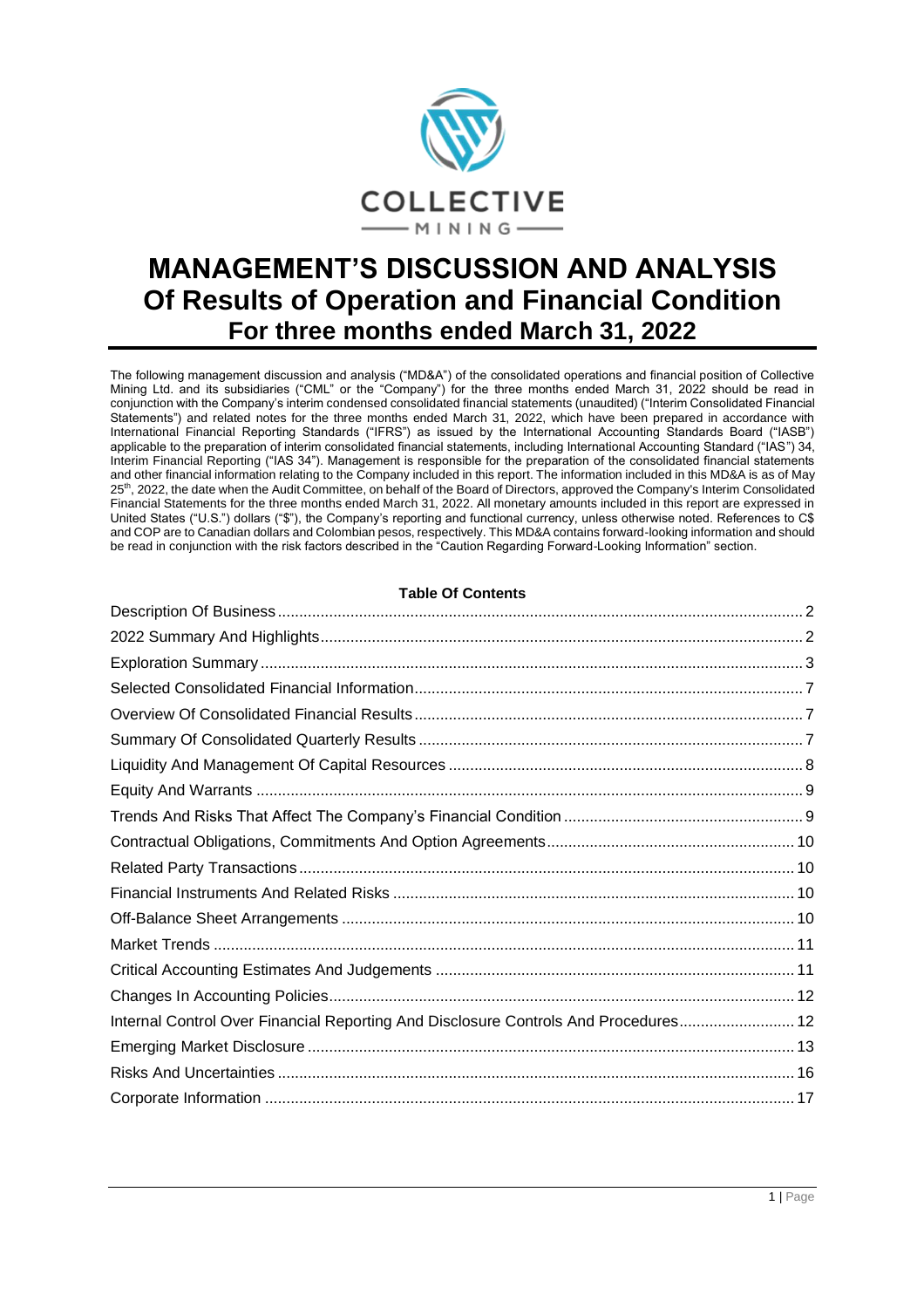# <span id="page-1-0"></span>**DESCRIPTION OF BUSINESS**

Collective Mining Ltd. ("CML") is the resulting issuer upon completion of a three-cornered amalgamation between Collective Mining Inc. ("CMI" or "Old Collective"), a company incorporated under the Business Corporations Act (Ontario) on February 11, 2020, and POCML 5 Inc. ("POCML"), a company listed on the Toronto Stock Venture Exchange (the "TSXV"), resulting in a reverse take-over of POCML by CMI (the "RTO" or the "RTO Transaction") on May 20, 2021.

On May 20, 2021, pursuant to the closing of the RTO, CML's issued and outstanding common shares (the "Common Shares") were accepted for listing and began trading on the TSXV under the symbol "CNL".

The registered office for CML is located at 82 Richmond St E 4th Floor Toronto, Ontario, Canada.

CML and its subsidiaries (collectively referred to as the "Company") is an early-stage exploration company and is principally engaged in the acquisition, exploration and development of mineral properties located in South America.

The Company currently holds mining titles, mining applications and option agreements to explore and acquire two exploration projects in Colombia, South America, the Guayabales Project and the San Antonio Project.

# <span id="page-1-1"></span>**2022 SUMMARY AND HIGHLIGHTS**

## **Q1 2022 Business Highlights**

- During the quarter, the Company focused on its maiden drill program at the Guayabales Project; drilling 6,000 metres during the quarter.
- On February 9, 2022, the Company announced that it entered into a strategic alliance with the University of Caldas to jointly develop academic and research projects focused on improving scientific knowledge in the Department of Caldas.
- On March 22, 2022, the Company announced that it formed a strategic alliance with the Coffee Growers Committee of Caldas and the Municipalities of Supia and Marmato with the aim of improving the lives of coffee growers and their families.

# **Q1 2022 Exploration Highlights**

Guayabales Project

- On January 12, 2022, the Company announced high-grade gold and silver vein grab sample assay results from its grassroot-generated Olympus target ("Olympus") within the Guayabales Project of up to 112 g/t Gold and 544 g/t Silver.
- During the first quarter, Collective announced that it has made a significant new discovery at the Olympus target, drilling 302 Metres at 1.11 g/t gold equivalent from near surface.

San Antonio Project

During the first quarter, the Company announced completion of an Induced Polarization, ground geophysical survey on part of its San Antonio Project located in Caldas, Colombia. The survey area covered 2.75 square kilometres and encompasses the previously defined, priority targets named Pound and Dollar. The Company previously announced that it had made a significant grassroot drilling discovery at the Pound target as part of its Phase I program at San Antonio Project.

#### **Subsequent to Q1 2022**

- On April 5th, the Company announced that it expanded its recent discovery at the Donut target within the Guayabales Project with broad intercepts from near surface including 108 Metres @ 1.13 g/t gold equivalent.
- On April 12, 2022, the Company announced that it has intercepted a broad zone of mineralization in its maiden diamond drill hole at the Apollo target within the Guayabales Project.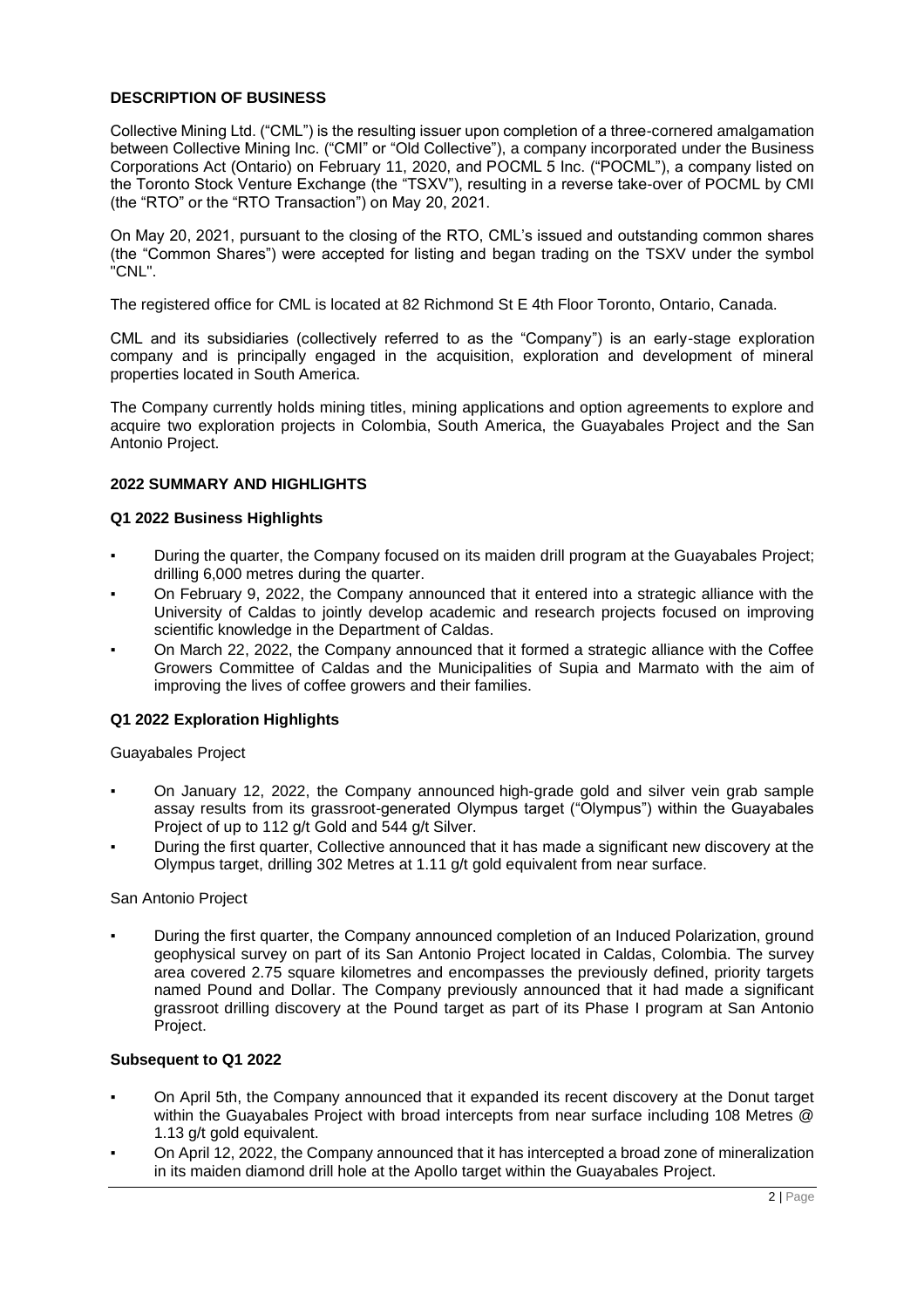On May 9, 2022, the Company announced assay results from further four diamond drill holes at the Olympus Target ("Olympus") within the Guayabales Project, including 216.7 metres grading 1.08 g/t gold equivalent from near surface.

# **Q1 2022 Operating and Financial Results**

- Results for the three months ended March 31, 2022 was a net loss of \$4.0 million (\$0.08 per share) (three months ended March 31, 2021 – \$2.1 million (\$0.09 per share)).
- Exploration expense for the three months ended March 31, 2022 was \$2.9 million (three months ended March 31, 2021 – \$1.4 million), including \$2.6 million relating to the Guayabales Project and \$0.3 million relating to the San Antonio Project (three months ended March 31, 2021 – \$1.4 million and \$0.5 million, respectively).
- Cash flow used in operating activities for the three months ended March 31, 2022 was \$3.9 million (three months ended March 31, 2021 – \$1.0 million).
- Cash and cash equivalents at March 31, 2022 was \$12.6 million (December 31, 2021 \$16.3 million.

# <span id="page-2-0"></span>**EXPLORATION SUMMARY**

The following is a summary of exploration expenditures incurred for the three months ended March 31, 2022 and 2021:

|                                     |                    | 2022              |           | 2021      |
|-------------------------------------|--------------------|-------------------|-----------|-----------|
| For the three months ended March 31 | <b>San Antonio</b> | <b>Guayabales</b> | Total     | Total     |
|                                     | S                  | S                 | \$        | \$        |
| Option payments and fees            | 5,917              | 327,448           | 333,365   | 911.920   |
| Drilling services                   |                    | 994.984           | 994,984   | 115.906   |
| Salaries and benefits               |                    | 330,925           | 330.925   | 141.970   |
| Field costs, surveys and other      | 63,726             | 290,988           | 354,714   | 83,104    |
| Consulting, professional fees and   |                    |                   |           |           |
| technical assistance                | 4,215              | 101,417           | 105,632   | 77.885    |
| Assaying                            | 1,993              | 313,693           | 315,686   | 16.760    |
| Transportation and meals            | 35,426             | 155,614           | 191,040   | 34,993    |
| Geophysics                          | 138,872            | 7.437             | 146.309   |           |
| Depreciation and amortization       |                    | 59,604            | 59,604    | 19,254    |
| Community expenses                  | 279                | 64,909            | 65,188    | 10,367    |
| Security                            |                    | 41,000            | 41,000    | 11,848    |
|                                     | 250.428            | 2,688,019         | 2.938.447 | 1.424.007 |

# **Guayabales Project**

The Guayabales Project consists of exploration applications, exploration titles and three option agreements. The Company entered into two option agreements (the "First Guayabales Option" and the "Second Guayabales Option") with third parties to explore, develop and acquire exploration property within the Guayabales Project. During the fourth quarter of 2021, the Company secured option agreements to purchase surface rights from a third party for a two-year period, for a total of \$1.8 million. The Guayabales Project is located in the Middle Cauca belt in the Department of Caldas, Colombia, and is comprised of four exploration titles totalling 2,411 hectares and nineteen exploration applications totalling 1,909 hectares.

# Exploration activities:

During the first three months of 2022, the Company continued with its maiden drilling program in addition to continuing with intense geological mapping, soil and rock sampling. As a result of these activities, the Company announced a discovery hole at the Olympus target within the Guayabales Project of 302 metres at 1.11 g/t gold equivalent from near surface. Other targets were generated within the Guayabales Project with drilling commencing at the Apollo target.

For the three months ended March 31, 2022, the Company recognized a total of \$2.6 million (three months ended March 31, 2021 – \$1.0 million) as exploration and evaluation expense in the consolidated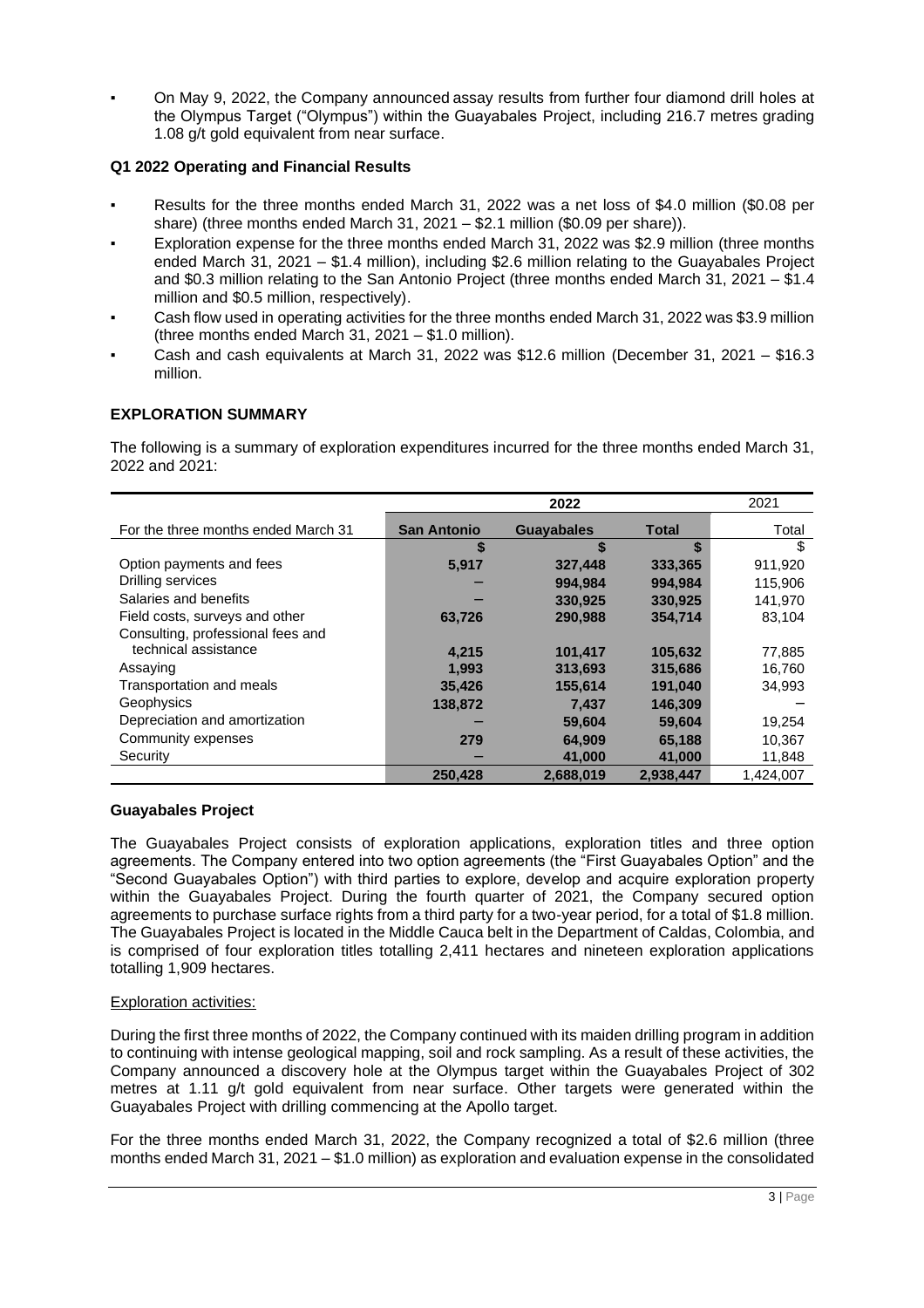statement of operations in respect of the Guayabales Project, including option payments of \$0.25 million (three months ended March 31, 2021 – \$0.9 million).

## Option agreements:

Details of the two first option agreements are as follows:

# *First Guayabales Option*

On June 24, 2020, the Company entered into the First Guayabales Option to acquire 100 percent of the property covered within the agreement. The terms of the agreement are as follows:

## Phase 1:

The Company must incur a minimum of \$3 million of exploration and evaluation expenditures in respect of property within the First Guayabales Option and make total option payments of \$2 million over a maximum four-year term ending on or before June 24, 2024 in order to proceed to Phase 2 of the agreement.

## Phase 2:

To acquire a 90% interest in the property within the First Guayabales Option, the Company must incur a minimum of \$10 million of incremental exploration and evaluation expenditures in respect of such property and make total option payments of \$2 million, payable in equal instalments of \$0.2 million semiannually over a maximum six-year term, commencing after the end of Phase 1.

#### Phase 3:

To acquire the remaining 10% interest in the property within the First Guayabales Option, the Company has the following options:

- provide notice that the Company has elected to pay a 1% NSR monthly, commencing on the first calendar day of the month after 85% of the processing plant capacity has been achieved, in exchange for the remaining 10% interest;
- acquire 0.625% each year to a total of 10% by paying \$0.25 million semi-annually, commencing at the end of Phase 2, to a total of \$8 million in lieu of the NSR; or
- pay a one-time payment of \$8 million in lieu of the NSR.

In addition, the Company is required to fund and complete all development and construction activities to bring the project to commercial production.

#### Summary:

The following is a summary of the option payments and exploration expenditures required to acquire 100% of the property under the First Guayabales Option:

|               |                               | Option          | <b>Exploration</b>  |            |
|---------------|-------------------------------|-----------------|---------------------|------------|
|               |                               | <b>Payments</b> | <b>Expenditures</b> | Total      |
|               |                               |                 |                     |            |
| Total Phase 1 | June 24, 2020 - June 24, 2024 | 2.000.000       | 3.000.000           | 5.000.000  |
| Total Phase 2 | June 24, 2024 - June 24, 2030 | 2,000,000       | 10,000,000          | 12,000,000 |
| Total Phase 3 | To commercial production      | 8,000,0001      |                     | 8,000,000  |
|               |                               | 12,000,000      | 13,000,000          | 25,000,000 |

1 Based on the assumption that the Company does not elect to pay the NSR.

The Company may terminate the agreement at any time, upon notification to the optionor.

For the three months ended March 31, 2022, the Company recognized a total of \$0.3 million (three months ended March 31, 2021 – \$0.3 million) as exploration and evaluation expense in the consolidated statement of operations in respect of Phase I of the First Guayabales Option, including option payments of \$0.25 million (three months ended March 31, 2021 – \$0.2 million).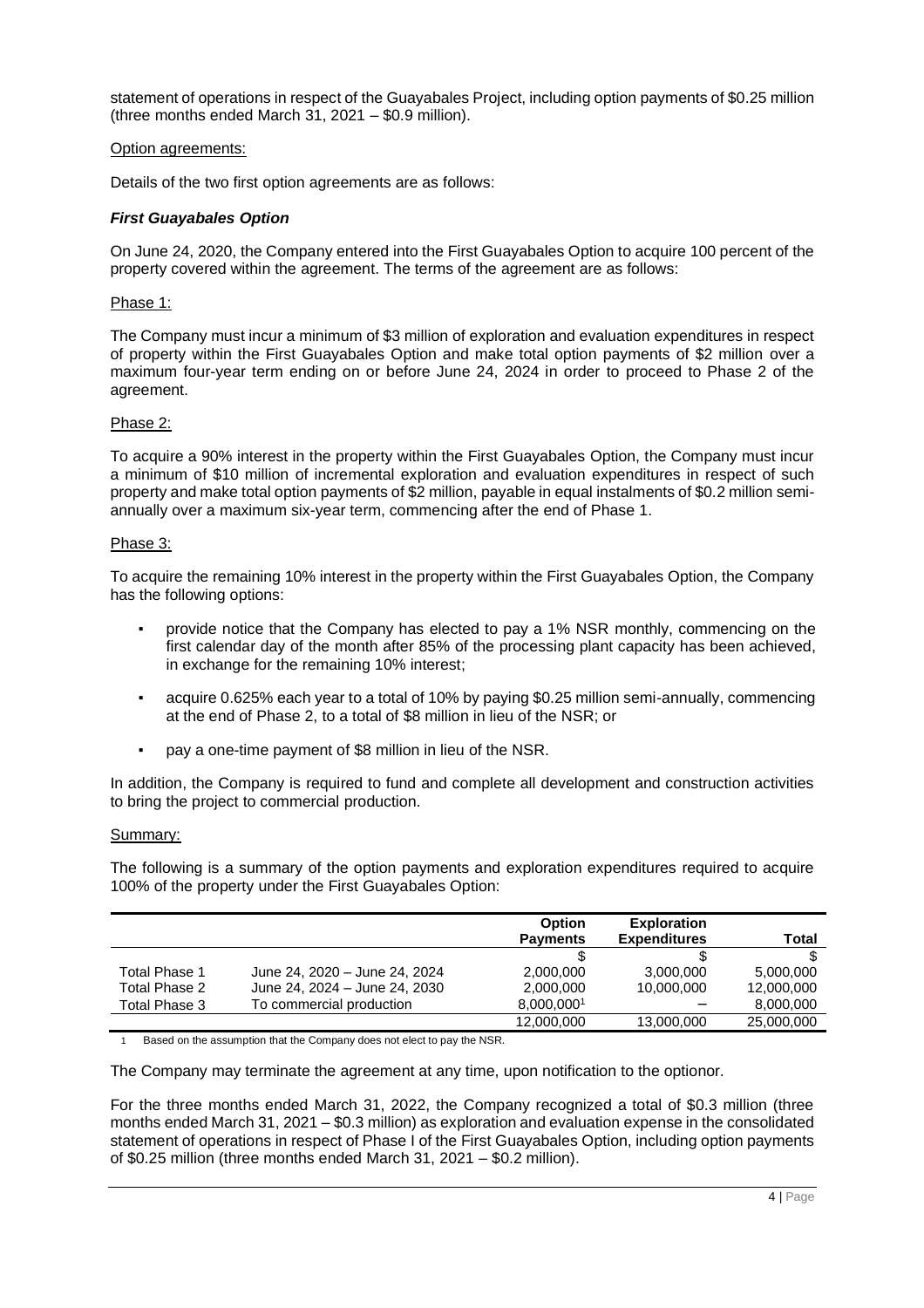As at March 31, 2022, and from inception of the agreement, the Company has recognized a total of \$2.7 million as exploration and evaluation expenditures in respect of the minimum expenditures required under the Phase I of the First Guayabales Option, and has made total option payments of \$1 million required within the agreement.

# *Second Guayabales Option*

On January 4, 2021, the Company entered into the Second Guayabales Option. The terms of the agreement are as follows:

## Phase 1:

The option agreement provides the Company the right to explore the property within the Second Guayabales Option over a four-year term, expiring on January 2, 2025, for total payments over the term of the agreement of \$1.75 million.

#### Phase 2:

The option agreement provides the Company the right to explore the property within the Second Guayabales Option over a second four-year term between January 2, 2025 to January 2, 2029 for total payments over the term of \$1 million.

#### Phase 3:

Upon completion of Phase 2, the Company is required to pay a total of \$4.3 million over a two-year period ending on January 2, 2030 to acquire 100 percent of the property within the Second Guayabales Option.

The exploration and development program for the Second Guayabales Option, including the amount of expenditures, is at the sole discretion of the Company during the term of the agreement.

#### Summary:

The following is a summary of the option payments to acquire the property under the Second Guayabales Option:

|               | J         |
|---------------|-----------|
| Total Phase 1 | 1,750,000 |
| Total Phase 2 | 1,000,000 |
| Total Phase 3 | 4,300,000 |
|               | 7,050,000 |

The Company may terminate the agreement at any time, upon notification to the optionor.

For the three months ended March 31, 2022, the Company recognized a total of \$0.01 million (three months ended March 31, 2021 – \$0.7 million) as exploration and evaluation expense in the consolidated statement of operations in respect of Phase I of the Second Guayabales Option, including option payments of \$nil (three months ended March 31, 2021 – \$0.7 million).

#### **San Antonio Project**

On July 9, 2020, the Company entered into an option agreement with a third party to acquire the San Antonio Project. The San Antonio Project is located approximately 80km south of Medellín and is situated in the Middle Cauca belt in the Department of Caldas, Colombia. The San Antonio Project is comprised of one exploration title totalling 1,664 hectares and fifteen exploration applications totalling 3,065 hectares.

The option agreement provides the Company the right to explore, develop and acquire 100 percent of the property over a seven-year term, expiring on July 9, 2027, for total payments over the term of the agreement of \$2.5 million. The Company has the option to pay an additional \$2.5 million to the optionor upon reaching commercial production in exchange for the 1.5% NSR.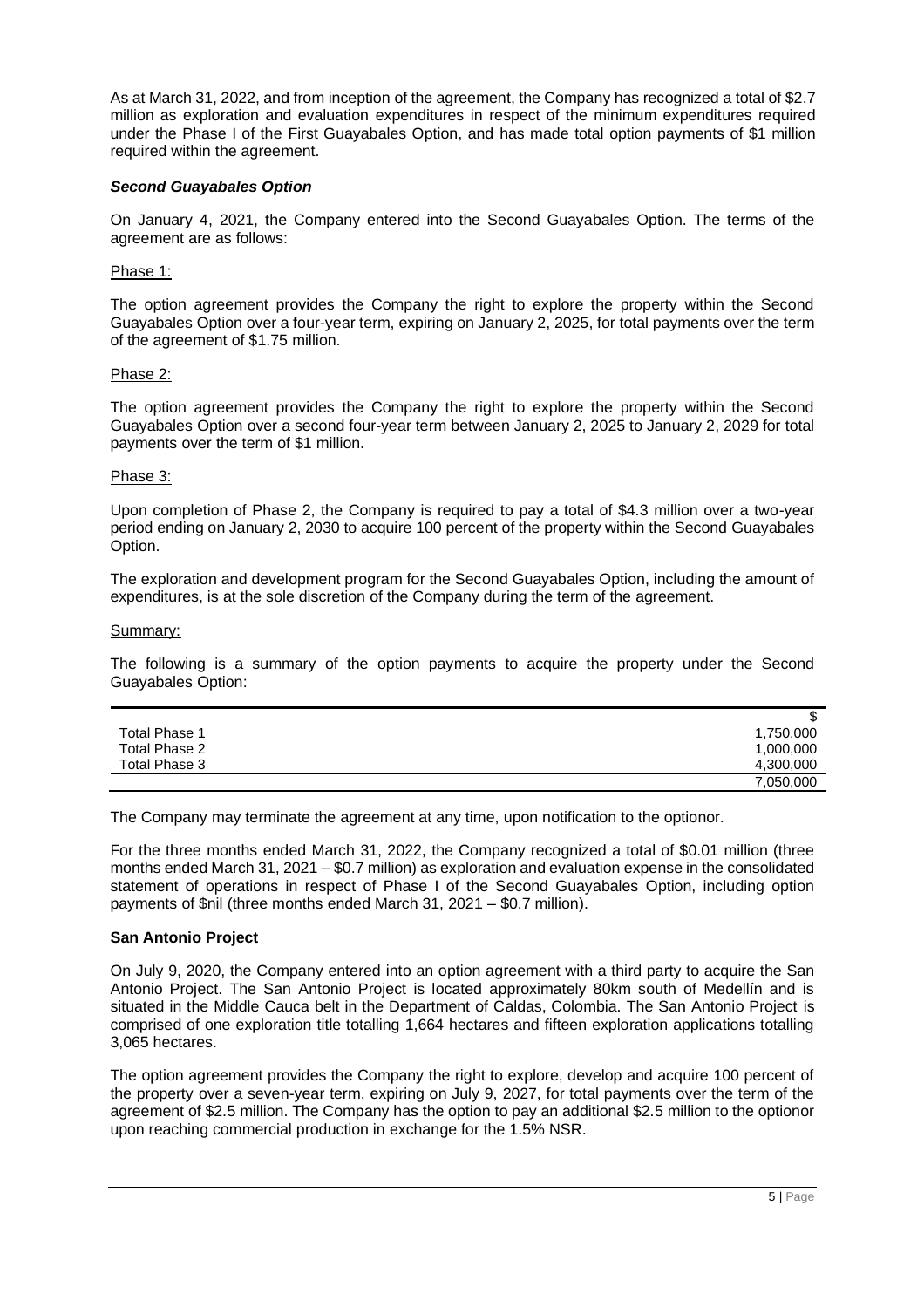Option payments under the agreement are as follows:

|                                     | \$        |
|-------------------------------------|-----------|
| August 8, 2020                      | 30,000    |
| July 9, 2021                        | 50,000    |
| July 9, 2022                        | 100,000   |
| July 9, 2023                        | 150,000   |
| July 9, 2024                        | 250,000   |
| July 9, 2025                        | 420,000   |
| July 9, 2026                        | 750,000   |
| July 9, 2027                        | 750,000   |
|                                     | 2,500,000 |
| Upon reaching commercial production | 2,500,000 |
|                                     | 5,000,000 |

The Company may terminate the agreement at any time, upon notification to the optionor. In addition, the Company may acquire 100 percent of the property at any time prior to the expiration of the agreement by paying all remaining amounts under the agreement.

The exploration and development program, including the amount of expenditures, is at the sole discretion of the Company during the term of the agreement.

#### Exploration activities:

During 2021, the Company initiated a maiden 5,000-meter drill program on the San Antonio Project. The aim of the program was to initially determine the near surface geometry of three targets and once defined, begin testing the potential for multiple, concealed, mineralized porphyry and breccia bodies within an area measuring approximately 2 x 1 kilometers ("km"). Surface work in this area had outlined anomalous gold and molybdenum soil values in association with altered porphyry intrusive bodies, porphyry-related stockwork quartz veining, hydrothermal breccias and polymetallic veins. To date, the Company has made a significant grassroot discovery at the Pound target, one of the three targets generated at the San Antonio Project.

In the first quarter of 2022, the Company conducted an IP survey to further delineate the drill targets. The IP survey is currently being analysed and the Company plans to conduct follow up drilling once completed.

<span id="page-5-0"></span>For the three months ended March 31, 2022, the Company recognized a total of \$0.3 million (three months ended March 31, 2021 – \$0.3 million) as exploration and evaluation expense in the consolidated statement of operations and comprehensive loss in respect of the San Antonio Project.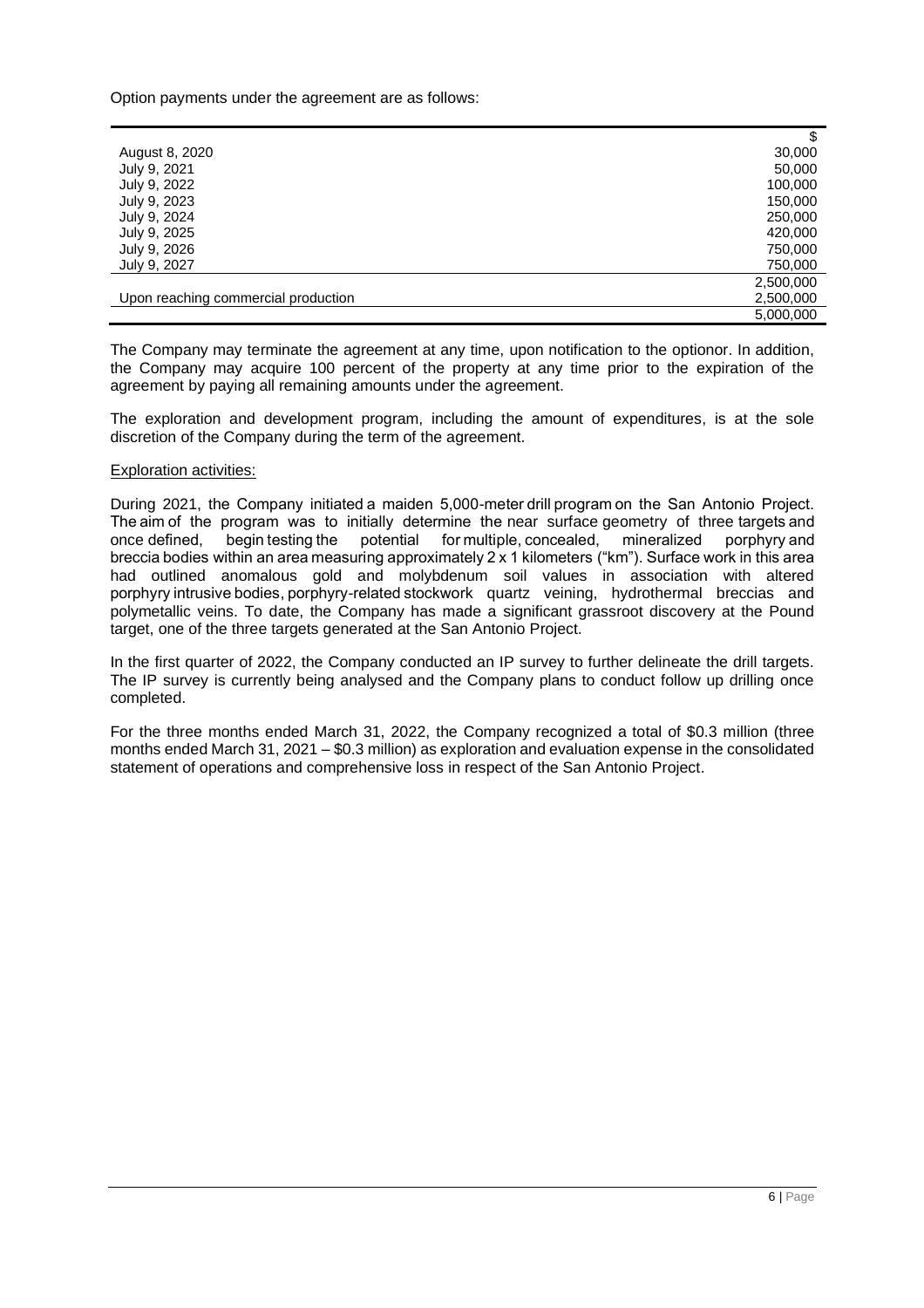# **SELECTED CONSOLIDATED FINANCIAL INFORMATION**

The Company's presentation and functional currency are U.S. dollars.

| As at                                  | March 31,<br>2022 | December 31,<br>2021 |
|----------------------------------------|-------------------|----------------------|
| <b>Consolidated Financial Position</b> |                   |                      |
| Cash and cash equivalents              | 12,586,316        | 16,308,805           |
| Total assets                           | 13,814,874        | 17,265,987           |
| Working capital <sup>1</sup>           | 11,713,052        | 15,078,380           |
| Equity                                 | 12,333,059        | 15,578,298           |

1 Working capital is current assets less current liabilities.

| Three months ended March 31                                         | 2022        | 2021        |
|---------------------------------------------------------------------|-------------|-------------|
|                                                                     |             |             |
| <b>Consolidated Operating Results</b>                               |             |             |
| Exploration and evaluation expense                                  | (2,938,447) | (1,424,007) |
| Net loss and comprehensive loss                                     | (1,330,968) | (2,092,492) |
| Basic and diluted loss per common share                             | (0.08)      | (0.09)      |
| <b>Consolidated Cash Flow</b>                                       |             |             |
|                                                                     |             |             |
| Operating cash outflow                                              | (3,948,223) | (952,409)   |
| Financing cash inflow                                               | (26, 467)   | 17.648      |
| Net cash inflow(outflow), including foreign exchange effect on cash |             |             |
| balances                                                            | (3,722,489) | (1,013,224) |

# <span id="page-6-0"></span>**OVERVIEW OF CONSOLIDATED FINANCIAL RESULTS**

The Company's results for three months ended March 31, 2022 was a net loss of \$4 million (\$0.08 per share) (three months ended March 31, 2021 – \$2.1 million (\$0.09 per share)) is mainly a result of the following:

- Exploration expenditures for the three months March 31, 2022 was \$2.9 million (three months ended March 31, 2021 – \$1.4 million), including option payments totalling \$0.25 million (three months ended March 31, 2021 – \$0.9 million).
- General and administrative expense for the three months ended March 31, 2022 was \$1.3 million (three months ended March 31, 2021 – \$0.7 million), including:
	- o Compensation costs related to share-based payments for the three months ended March 31, 2022 of \$0.8 million (three months ended March 31, 2021 – \$0.1 million).
	- o Share-based payments include 35,000 options granted during the three months ended March 31, 2022 (three months ended March 31, 2021 – nil options) with average grant date fair values of \$3.53 per share (three months ended March 31, 2021 – \$nil per share, respectively).

# <span id="page-6-1"></span>**SUMMARY OF CONSOLIDATED QUARTERLY RESULTS**

The following table sets forth selected consolidated financial information, prepared in accordance with IFRS, for each of the Company's eight most recently completed quarters.

|                                                 | Q <sub>1</sub><br>2022 | Q4<br>2021  | Q <sub>3</sub><br>2021 | Q <sub>2</sub><br>2021 | Q <sub>1</sub><br>2021 | Q4<br>2020 | Q3<br>2020 | Q2<br>2020 |
|-------------------------------------------------|------------------------|-------------|------------------------|------------------------|------------------------|------------|------------|------------|
|                                                 |                        |             |                        |                        |                        |            |            |            |
| Net income (loss)                               | (4,023,572)            | (3,628,004) | 133,788                | (11,719,806)           | (2,092,492)            | (786, 745) | (366, 288) | (547, 437) |
| Basic and diluted<br>income (loss) per<br>share | (0.08)                 | (0.08)      | 0.003                  | (0.38)                 | (0.09)                 | (0.06)     | (0.02)     | (0.05)     |

As the Company is currently in the exploration stage, variations in the quarterly results are mainly due to the exploration activities, the impact of fluctuation of exchange rates on cash balances and the revaluation of derivative instruments.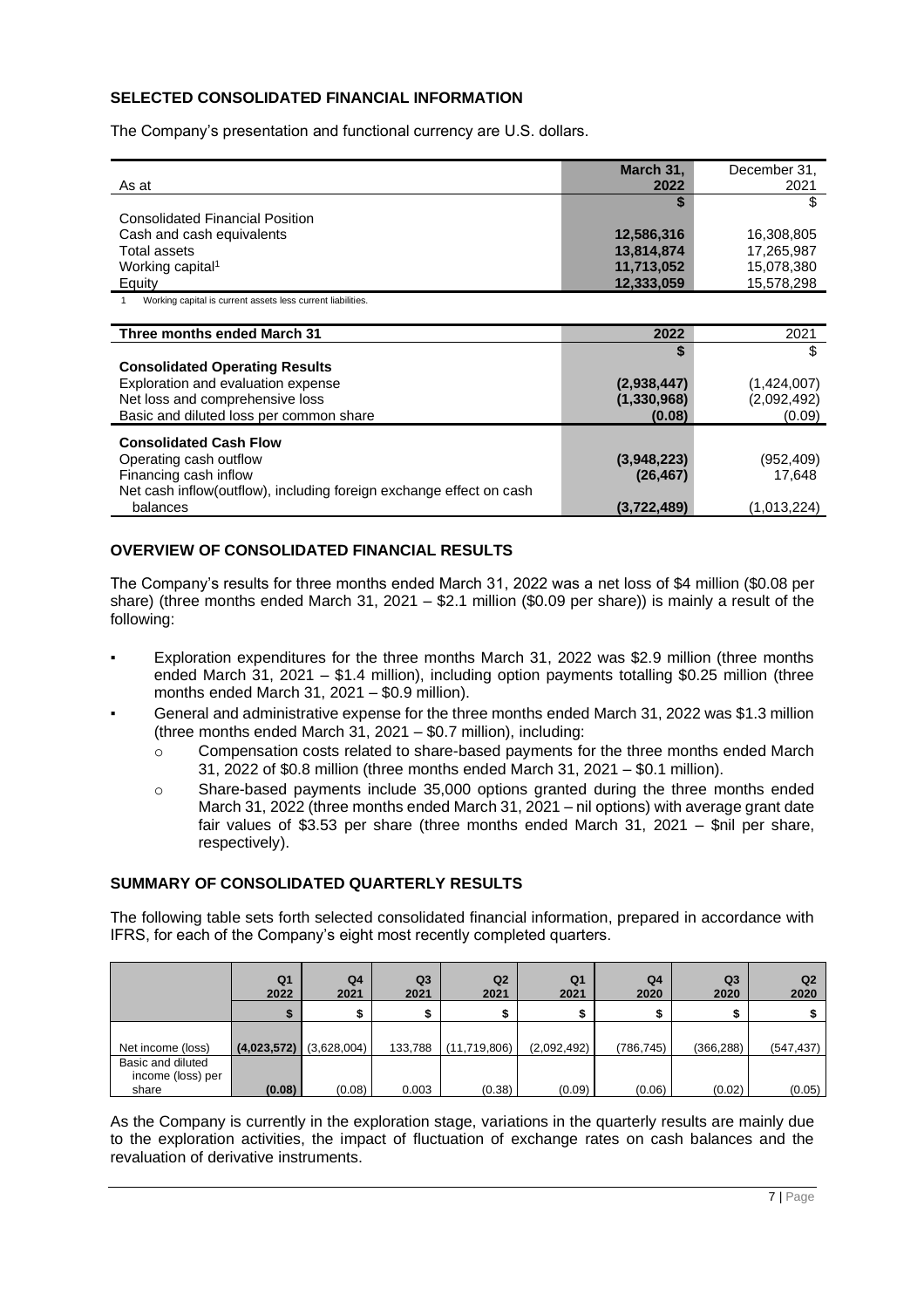# <span id="page-7-0"></span>**LIQUIDITY AND MANAGEMENT OF CAPITAL RESOURCES**

The Company has no operating cash flow from a producing mine and therefore must utilise its current cash reserves and funds obtained from equity financing transactions, including the Offering (see "Share Capital" in this MD&A) to fund its operating and exploration activities, including payments subject to exploration option agreements (see "Exploration Summary" in this MD&A).

The Company's objectives in managing capital are to ensure the entity continues as a going concern and to achieve optimal returns for its stakeholders. In addition, the Company will continue to assess new properties and seek to acquire an interest in additional properties if it believes there is sufficient potential, if they fit within the Company's overall strategic plan and if the Company has sufficient financial resources to do so. Management considers future capital requirements to sustain the future operation of the business, including current and new exploration program requirements, and assesses market conditions to determine when adjustments to the capital structure is appropriate.

For the three months ended March 31, 2022, there were no additional sources of financing or capital resources raised (three months ended March 31, 2021 – \$0.1 million raised through the exercise of options).

As at March 31, 2022, the Company's cash and working capital position (current assets less current liabilities) was \$12.6 million and \$11.7 million, respectively (December 31, 2021 – \$16.3 million and \$15.1 million, respectively). The Company will utilize its working capital towards general operating activities and the advancement of its exploration programs, including its obligations under its exploration option agreements (see "Exploration Summary" in this MD&A).

## **Cash Flow Items**

The following is a summary of the Company's cash flows for the three months ended March 31, 2022 and 2021:

| For the three months ended March 31 | 2022        | 2021        |
|-------------------------------------|-------------|-------------|
|                                     |             |             |
| Operating activities                | (3,948,223) | (952, 409)  |
| Financing activities                | (26, 467)   | 17.648      |
| Investing activities                | (11, 544)   | (61, 690)   |
|                                     | (3,986,234) | (996, 451)  |
| Foreign exchange on cash            | 263,745     | (16, 773)   |
| Net change in cash balances         | (3,722,489) | (1,013,224) |

#### *Operating Activities*

Operating cash outflow for the three months ended March 31, 2022 was \$3.9 million compared to the \$0.9 million for the three months ended March 31, 2021. The change is mainly due to the increase of exploration activities in 2022.

## *Financing Activities*

Net cash outflow from financing activities for the three months March 31, 2022 was \$0.03 million, compared to cash inflow of \$0.02 million for the three months ended March 31, 2021. The change is due to no options being exercised in 2022.

#### *Investing Activities*

Cash outflow for investing activities for the three months March 31, 2022 was \$0.01 million compared to \$0.1 million for the three months ended March 31, 2021 and relate to the acquisition of fixed assets.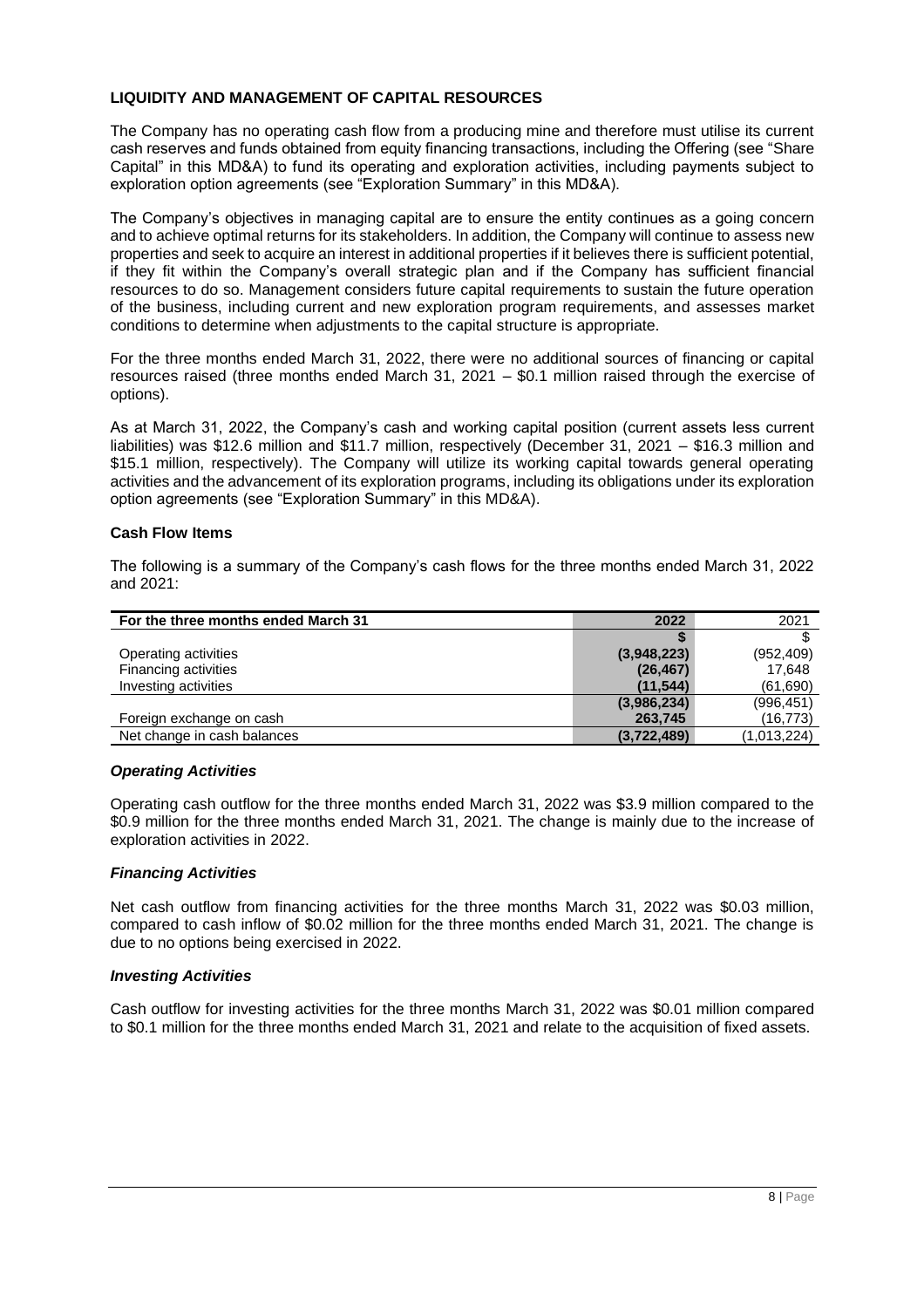# <span id="page-8-0"></span>**EQUITY AND WARRANTS**

#### **Fully Diluted Shares**

| As at                                      | March 31,<br>2022       | December 31.<br>2021    |
|--------------------------------------------|-------------------------|-------------------------|
| Shares issued<br>Stock options outstanding | 47,386,715<br>3,833,750 | 47,386,715<br>3,798,750 |
|                                            | 51,220,465              | 51,185,465              |

#### **Share Capital**

As at March 31, 2022, the Company had a total of 47,386,715 Common Shares resulting from the issuance of shares for the RTO Transaction, a non-brokered private placement in 2021 (the "Offering") and private equity financing in 2020, including unit placements whereby both common shares and common share purchase warrants were issued, and the exercise of warrants and options.

For the three months ended March 31, 2022, there were no shares issued.

During 2021 proceeds from the Offering was \$23.2 million (C\$28.5 million), including the exercise of warrants issued as part of the Offering. See also the "Warrants" section of this MD&A. Proceeds from the Offering in 2021 and unit placements in 2020 were allocated between shares and warrants issued on the residual fair value method within the unit using the Black-Scholes option pricing model to determine fair value for the warrants.

#### **Warrants**

For the three months ended March 31, 2022, no warrants were issued or exercised.

During 2021 the Company had warrants denominated in Canadian dollars. Proceeds from unit placements are allocated between shares and warrants issued on the residual fair value method within the unit. Fair value for the warrants was determined using the Black-Scholes option pricing model. As at December 31, 2021, no warrants were outstanding as result of the exercise or expiry of all warrants issued in respect of the Offering. A total of \$10.8 million (C\$13.5 million) received by the Company in respect of the exercised warrants in 2021.

#### **Options**

As at March 31, 2022, 3,833,750 (December 31, 2021 – 3,798,750) stock options were outstanding at an average exercise price of C\$1.79 (December 31, 2020 – C\$1.78), of which 1,037,501 (December 31, 2021 – 753,335) were exercisable. The exercise in full of the outstanding stock options as at March 31, 2022 would raise a total of approximately C\$6.9 million. Options expire between 2022 and 2027. Management does not know when and how much will be collected from the exercise of such securities as this is dependent on the determination of the option holders and the market price of the Common Shares.

#### **Outstanding Equity Data**

As of May 25, 2022, the Company had 47,386,715 Common Shares and a total of 3,833,750 share options outstanding to purchase Common Shares.

# <span id="page-8-1"></span>**TRENDS AND RISKS THAT AFFECT THE COMPANY'S FINANCIAL CONDITION**

Please see the "Market Trends" and "Risks and Uncertainties" sections of this MD&A for information regarding known trends, demands, commitments, events or uncertainties that are reasonably likely to have an effect on the Company's business and industry and economic factors affecting the Company's performance.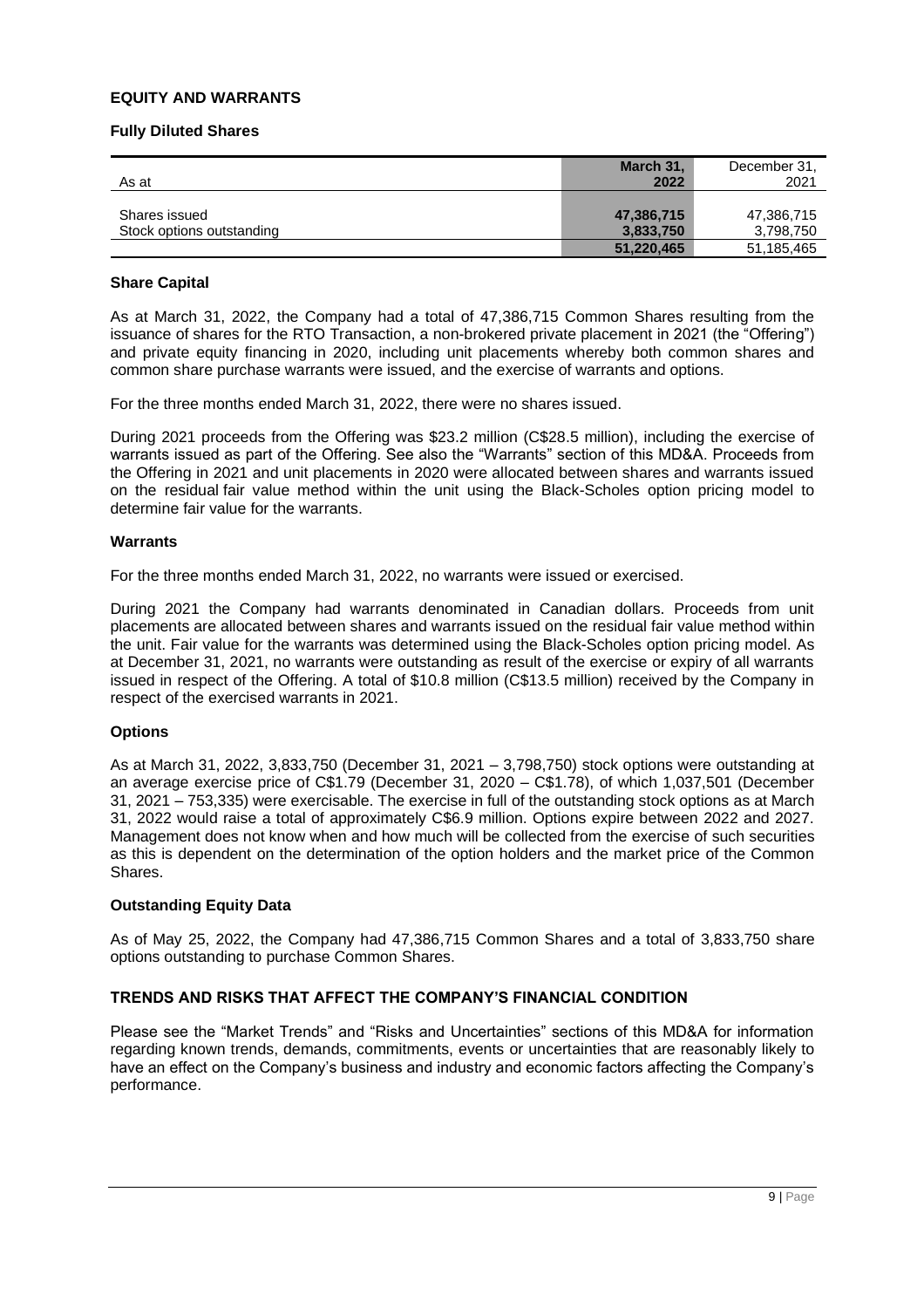# <span id="page-9-0"></span>**CONTRACTUAL OBLIGATIONS, COMMITMENTS AND OPTION AGREEMENTS**

## **Contractual Obligations and Commitments**

|                                |           | Less than<br>1 Year | $2 - 3$ | $4 - 5$ Years | <b>Greater than 5</b> |
|--------------------------------|-----------|---------------------|---------|---------------|-----------------------|
|                                | Total     |                     | Years   |               | Years                 |
|                                |           |                     |         |               |                       |
| Other lease commitments        | 48.084    | 48.084              |         |               |                       |
| Social and governance          |           |                     |         |               |                       |
| commitments                    | 106.719   | 106,719             |         |               |                       |
| Service contracts <sup>1</sup> | 2,164,007 | 2,164,007           |         | -             | -                     |
|                                | 2,318,810 | 2,318,810           |         |               |                       |

As at March 31, 2022, the Company had the following contractual commitments and obligations:

1 Represents drilling contracts.

#### **Option Agreements**

The Company has the option to terminate its option agreements at any time without any financial consequences. Future expenditures are therefore dependent on the success of exploration and development programs and a decision by management to continue or exercise its option(s) for the relevant project and agreement.

As at March 31, 2022, the timing of expenditures, including option payments, under the Company's option agreements are as follows:

|                                      |            | Less than | $2 - 3$   | $4 - 5$ Years | Greater than 5 |
|--------------------------------------|------------|-----------|-----------|---------------|----------------|
|                                      | Total      | 1 Year    | Years     |               | Years          |
|                                      |            |           |           |               |                |
| First Guayabales Option <sup>1</sup> | 21,340,283 | 335.071   | 2,005,212 | 3.999.997     | 15,000,003     |
| Second Guayabales Option             | 6,050,000  | 250,000   | 500,000   | 500,000       | 4,800,000      |
| San Antonio Option                   | 4,920,000  | 100.000   | 400.000   | 1.170.000     | 3,250,000      |
| Other Option agreements              | 1,772,735  |           | 1,772,735 |               |                |
|                                      | 34,083,018 | 685.071   | 4.677.947 | 5,669,997     | 23,050,003     |

1 Based on the assumption that the Company does not elect to pay the NSR. Timing of remaining required exploration expenditures are estimated by management.

# <span id="page-9-1"></span>**RELATED PARTY TRANSACTIONS**

<span id="page-9-2"></span>As at March 31, 2022 and December 31, 2021, there were no related party balances.

# **FINANCIAL INSTRUMENTS AND RELATED RISKS**

All financial instruments are required to be measured at fair value on initial recognition. The fair value is based on quoted market prices unless the financial instruments are not traded in an active market. In this case, the fair value is determined by using valuation techniques like discounted cash flows, the Black-Scholes option pricing model or other valuation techniques. Measurement in subsequent periods depends on the classification of the financial instrument. A description of financial instruments and their fair value is included in the Interim Consolidated Financial Statements for the three months ended March 31, 2022.

# <span id="page-9-3"></span>**OFF-BALANCE SHEET ARRANGEMENTS**

As of the date of this MD&A, the Company does not have any off-balance sheet arrangements that have, or are reasonably likely to have, a current or future effect on the results of operations or financial condition of the Company, including, without limitation, such considerations as liquidity and capital resources.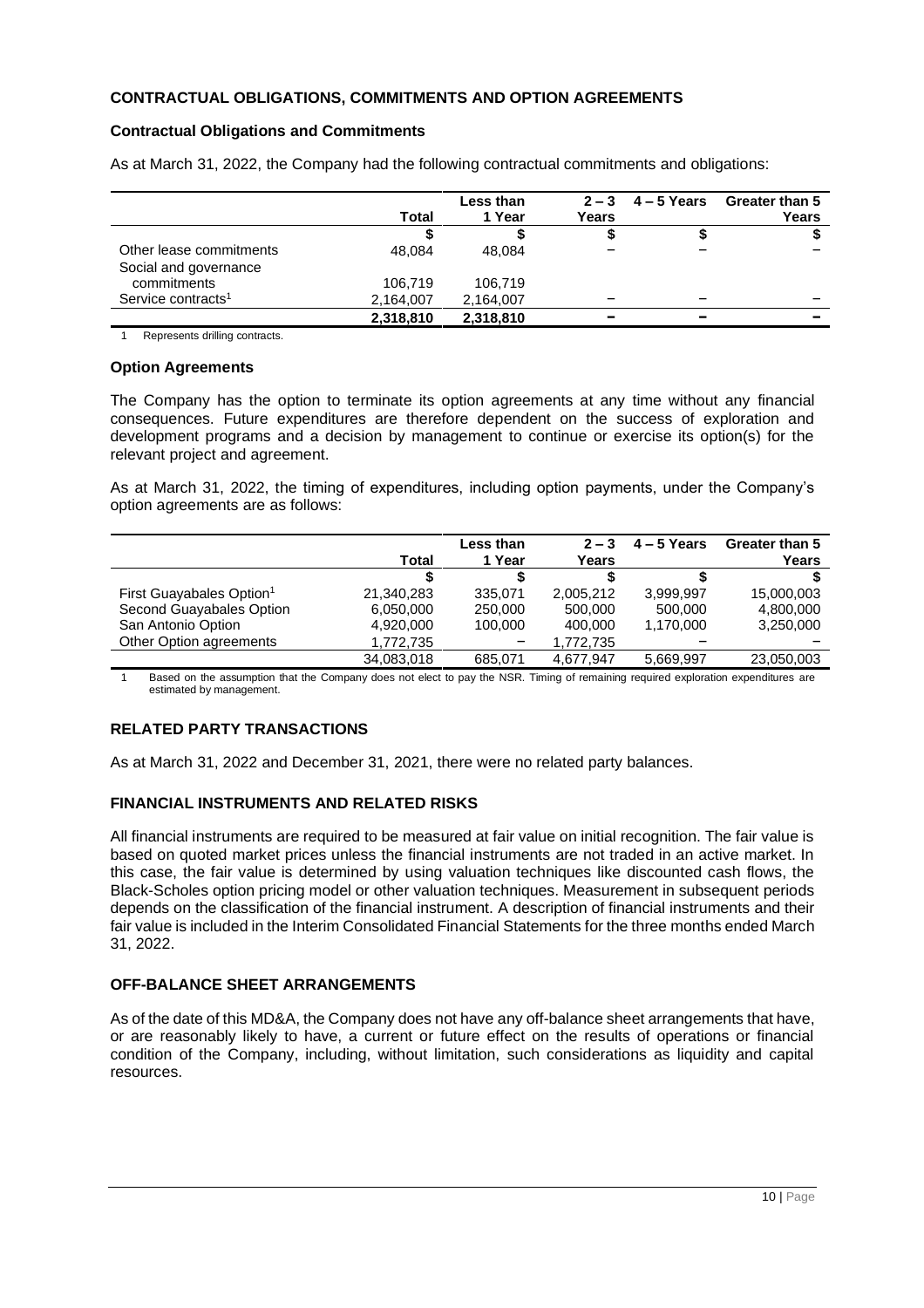## <span id="page-10-0"></span>**MARKET TRENDS**

#### **Global Financial Market Conditions**

Events and conditions in the global financial markets, particularly over the last two years, continue to impact gold prices, commodity prices, interest rates and currency rates. These conditions, as well as market volatility, may have a positive or negative impact on the Company's operating costs, project exploration expenditures and planning of the Company's projects.

#### **Gold Market**

The Company's economic assessment of its gold projects is impacted by the market-driven gold price. The gold market is affected by negative real interest rates over the near-to-medium term, continued sovereign debt risks, elevated geo-political risks, mine production and substantial above-ground reserves that can affect the price should a portion of these reserves be brought to market.

While many factors impact the valuation of gold, traditionally the key factors are actual and expected U.S. dollar value, global inflation rates, oil prices and interest rates.

The gold price has displayed considerable volatility in the last few years. Continued uncertainties in major markets, specifically in the U.S. and European countries, and increased trade tensions between the U.S. and China and heightened geo-political risks in Europe were the main driving forces in the demand and volatility for gold. The daily closing spot gold price during the three months ended March 31, 2022 was between \$2,039 and \$1,788 per ounce, for an average price in 2022 of \$1,877 per ounce.

#### **Currency**

The Company's functional and reporting currency is the U.S. dollar. The key currencies to which the Company is exposed are the Canadian dollar and the Colombian peso, which have experienced volatility relative to the U.S. dollar over the last several years. Fluctuation of the Canadian dollar against the U.S. dollar has a direct impact on the Company as proceeds from equity financing are in Canadian dollars. However, the Company has mitigated the majority of this impact by converting a significant portion of proceeds received from the Offering to U.S. dollars and Colombian pesos. Fluctuation of the Colombian peso has a direct impact on the Company's exploration and operating activities.

The Company expects to have significant U.S. dollar and Colombian peso requirements, mainly in relation to exploration activities, salaries and exploration option payments. As at March 31, 2022, the Company held \$12.6 million in cash, of which \$7 million was in U.S. dollars, \$0.4 million was in Canadian dollars, and \$5.2 million was in Colombian pesos. Purchases of additional Canadian dollars and Colombian pesos will be required to meet the Company's obligations in local jurisdictions.

As at May 25, 2022, the Company held \$10.2 million in cash, of which \$5.2 million was in U.S. dollars, \$0.2 million in Canadian dollars, and \$4.8 million in Colombian pesos, representing approximately 51%, 2%, and 47%, respectively of total cash balances.

## <span id="page-10-1"></span>**CRITICAL ACCOUNTING ESTIMATES AND JUDGEMENTS**

Estimates and assumptions are continually evaluated and are based on historical experience and other factors, including expectations of future events that are believed to be reasonable under the circumstances. The determination of estimates requires the exercise of judgement based on various assumptions and other factors such as historical experience and current and expected economic conditions. Actual results could differ from those estimates.

Critical accounting estimates and assumptions as well as critical judgements in applying the Company's accounting policies are detailed in Note 3 of the audited consolidated financial statements for the year ended December 31, 2021.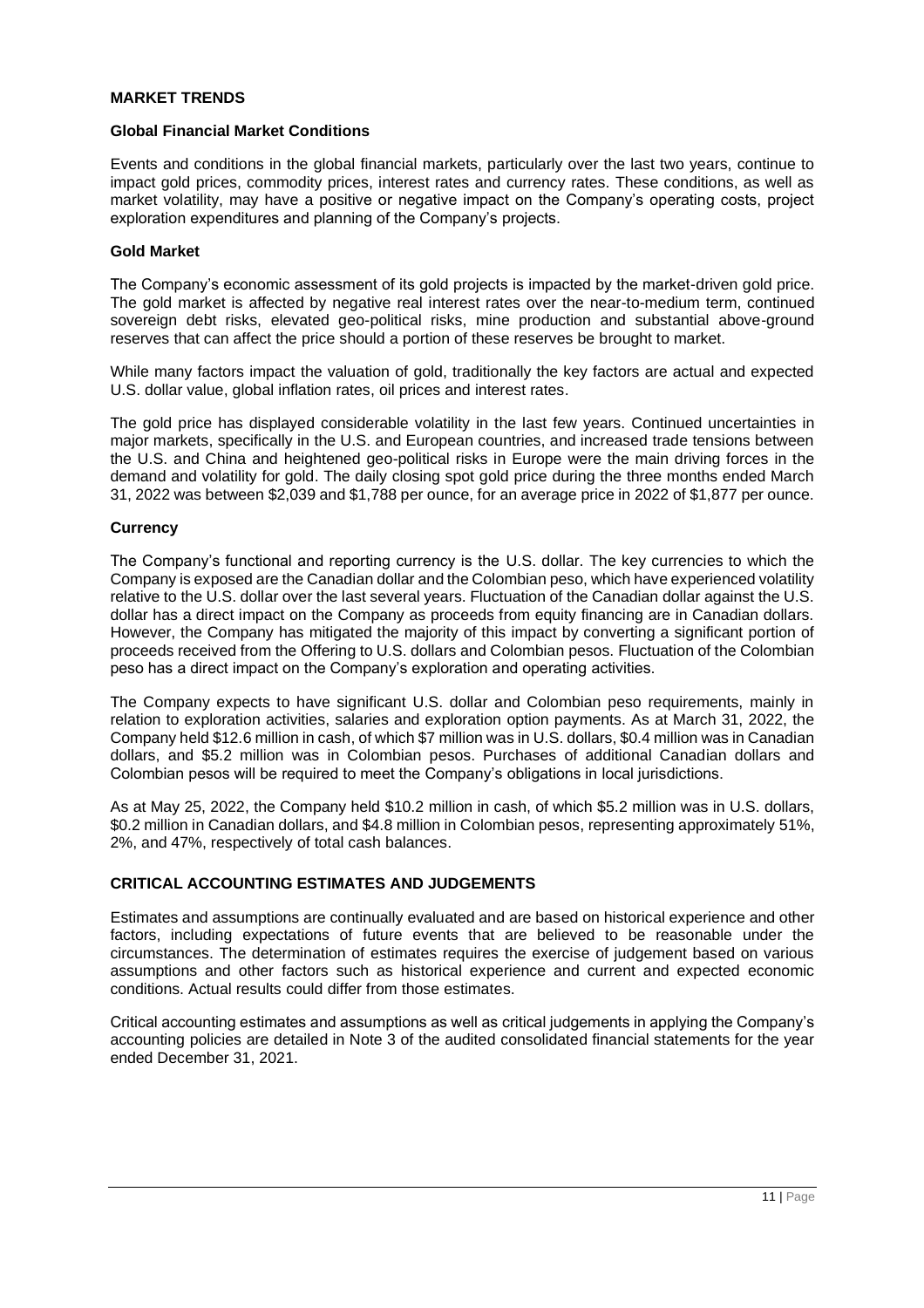## <span id="page-11-0"></span>**CHANGES IN ACCOUNTING POLICIES**

## **New Accounting Standards and Interpretations Adopted**

## *IAS 16 – Property, Plant and Equipment*

IAS 16, Property, Plant and Equipment ("IAS 16") was amended to prohibit the deduction of proceeds from the sale of items produced from an item of property, plant and equipment while the entity is preparing the asset for its intended use. IAS 16 further clarifies that the financial performance of the asset is not relevant in the assessment of the technical and physical performance of the asset.

Effective January 1, 2022, the Company the amendment to IAS 16. The adoption did not have an impact on the Company's consolidated financial statements as the Company is not yet in the construction phase.

## **Future Accounting Changes**

The following revised standards and amendments, unless otherwise stated, are effective on or after January 1, 2023, with early adoption permitted, and have not been applied in preparing the consolidated financial statements. The Company does not plan to adopt any of these standards before they become effective.

## *IAS 1 – Presentation of Financial Statements*

IAS 1, Presentation of Financial Statements ("IAS 1") was amended to clarify the classification of liabilities between current and noncurrent to be based on the rights that exist at the end of the reporting period and that such classification is unaffected by the expectations of the entity or events after the reporting date. The changes must be applied retrospectively in accordance with IAS 8, Accounting Policies, Changes in Accounting Estimates and Errors ("IAS 8").

IAS 1 was also amended to help preparers in deciding which accounting policies to disclose in their financial statements.

These amendments are effective on or after January 1, 2023. The Company does not expect an impact to its consolidated financial statements on adoption.

## <span id="page-11-1"></span>**INTERNAL CONTROL OVER FINANCIAL REPORTING AND DISCLOSURE CONTROLS AND PROCEDURES**

The Company's Chief Executive Officer and Chief Financial Officer are responsible for establishing and maintaining disclosure controls and procedures ("DC&P") and internal controls over financial reporting, as those terms are defined in National Instrument 52-109 – *Certification of Disclosure in Issuer's Annual and Interim Filings* ("NI 52-109") for the Company. The Company's controls are based on the Committee of Sponsoring Organizations of the Treadway Commission (2013) framework.

There were no significant changes in the Company's disclosure controls and procedures and internal control over financial reporting, or in other factors that could significantly affect those controls subsequent to the date the Chief Executive Officer and Chief Financial Officer completed their evaluation as of December 31, 2021, nor were there any significant deficiencies or material weaknesses in the Company's internal controls identified requiring corrective actions.

The Company's management, with the participation of its Chief Executive Officer and Chief Financial Officer, has evaluated the effectiveness of the Company's disclosure controls and procedures. Based on such evaluation, the Company's Chief Executive Officer and Chief Financial Officer have concluded that, as of March 31, 2022, the Company's disclosure controls and procedures were effective to provide reasonable assurance that the information required to be disclosed by the Company in reports it files is recorded, processed, summarized and reported, within the appropriate time periods.

The Company's management, including the Chief Executive Officer and the Chief Financial Officer, does not expect that its disclosure controls and internal controls over financial reporting will prevent or detect all errors and fraud. A cost-effective system of internal controls, no matter how well conceived or operated, can provide only reasonable, not absolute, assurance that the objectives of the internal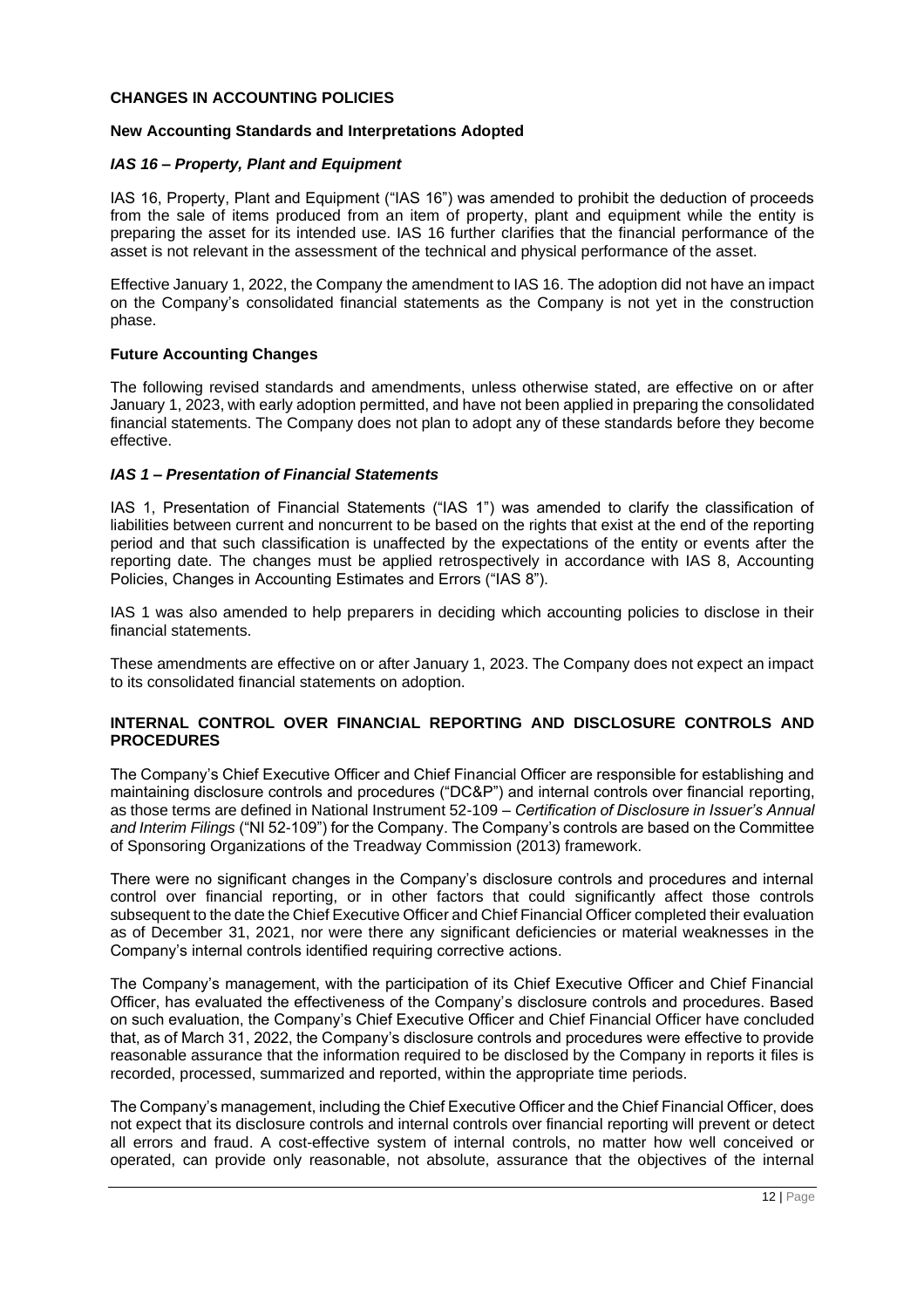<span id="page-12-0"></span>controls over financial reporting are achieved.

## **EMERGING MARKET DISCLOSURE**

#### **Operations in an Emerging Market Jurisdiction**

The Company's mineral properties and principal business operations are located in a foreign jurisdiction, namely the Caldas department of Colombia. Operating in Colombia exposes the Company to various degrees of political, economic and other risks and uncertainties.

#### **Board and Management Experience and Oversight**

Key members of the Company's management team and board of directors (the "Board") have extensive experience running business operations in Colombia. Mr. Ari Sussman, the Executive Chairman of the Company, was Chief Executive Officer and a director of Continental Gold Inc. ("Continental Gold"), and Paul Begin, the Chief Financial Officer and Corporate Secretary of the Company, was Chief Financial Officer of Continental Gold, which was the largest gold mining company in Colombia and the first to successfully permit and construct a modern large-scale underground gold mine in the country. Continental Gold was a former Toronto Stock Exchange-listed issuer, from March 2010 until it was acquired by Zijin Mining Group Co., Ltd. in March 2020 for over \$1.4 billion.

Mr. Ossma, the President and Chief Executive Officer of the Company, was the former Vice President, Legal of Continental Gold, and has over 20 years of legal experience in Colombian corporate, environmental, mining and energy law. As Vice President, Legal of Continental Gold, he oversaw the Colombian legal team and was responsible for all legal support efforts in the country.

Ms. García Botero, an independent director of the Company, is a resident of Colombia, and has worked in public finance, urban development, infrastructure, mining, energy, and public-private partnerships (PPPs) as an advisor or in various management positions at the National Planning Department, the Ministry of Finance, and the National Hydrocarbons Agency. From 2010 to 2012 she served as the Deputy Minister of Infrastructure at the Ministry of Transport (Colombia), and from 2012 to 2014, served as President of the National Mining Agency, Ministry of Mining and Energy (Colombia).

Ms. Ana Milena Vásquez, the Executive Vice-President of the Company, has extensive Colombian experience in mining, community and government affairs. Most recently, she held the position of Senior Vice-President of External Affairs and Sustainability at Continental Gold, leading the environmental, sustainability, communications and international standards programs.

Each of Messrs., Ken Thomas and Paul Murphy, independent directors of the Company, were directors of Continental Gold until the sale of the company to Zijin Mining Group Co., Ltd. in 2020. Mr. Ashwath Mehra is a seasoned executive with over 35 years' experience in the mineral industry with significant exposure in Latin America.

The Board, as well as management and consultants, are actively involved in technical activities, risk assessments and progress reports in connection with the Company's exploration activities. The Colombian-resident Board and management members work directly with local contractors in an operational capacity, and are familiar with the laws, business culture and standard practices in Colombia, are fluent in Spanish, and are experienced in dealing with Colombian government authorities, including with respect to mineral exploration licensing, maintenance, and operations.

#### **Communication**

While the reporting language of the head office of the Company is English, the primary operating language in Colombia is Spanish. The senior management team in Colombia and Ms. García Botero, are bilingual in English and Spanish, and Mr. Sussman is fluent in English and conversationally fluent in Spanish. The Company maintains open communication with its Colombian operations through its partially bilingual Board, such that there are no language barriers between the Company's management and local operations.

The Company's management communicates with its in-country operations through phone and video calls and conferences, in-country work, meetings, e-mails, and regular reporting procedures. [In addition,](https://lloredacamacho.com/)  [Collective retained Lloreda Camacho & Co., a law firm based in Bogota, Colombia, as its legal advisors](https://lloredacamacho.com/)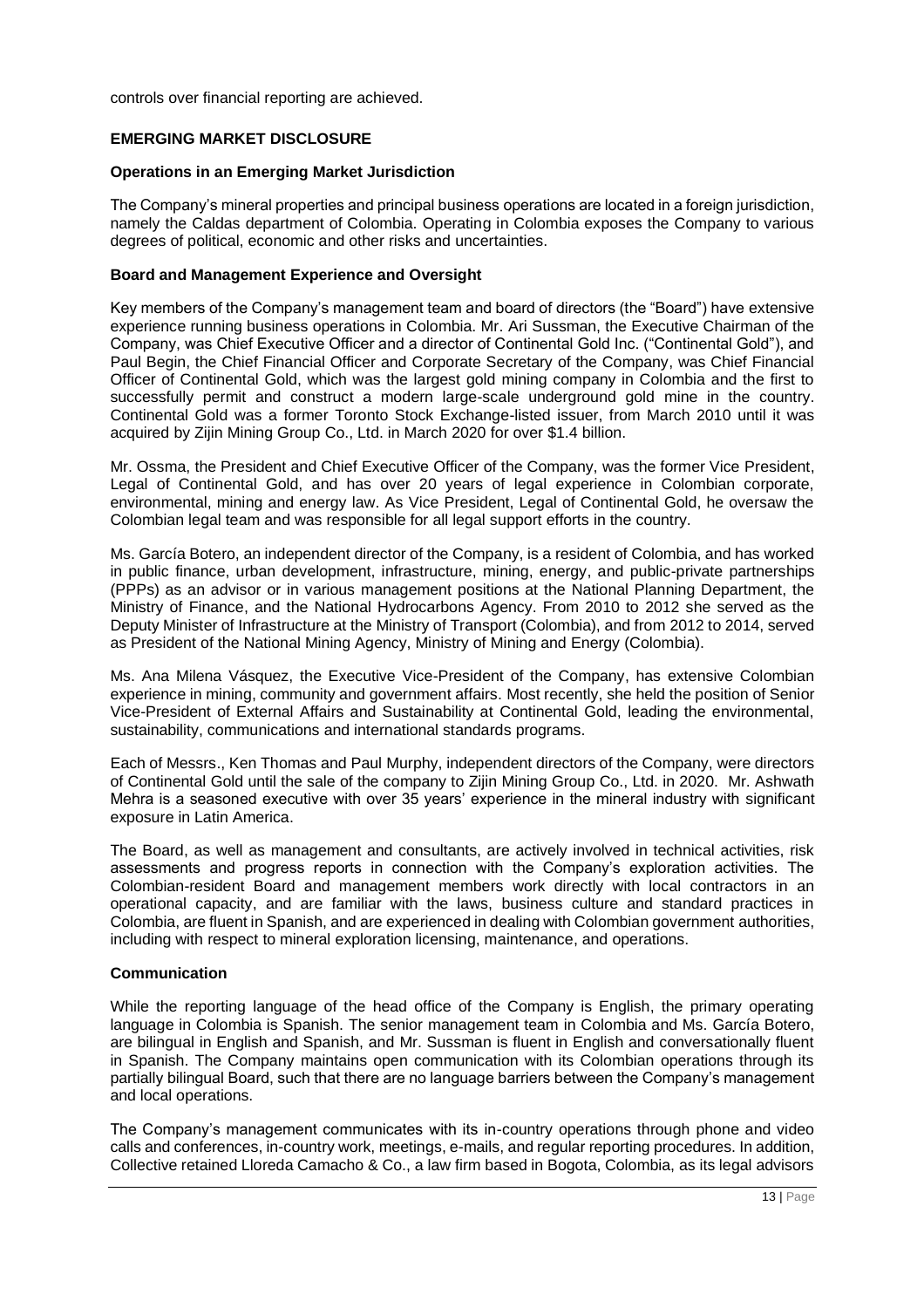[for all Colombian related matters. Professionals at Lloreda Camacho & Co. acting on behalf of Collective](https://lloredacamacho.com/)  [are bilingual in both English and Spanish.](https://lloredacamacho.com/) 

# **Controls Relating to Corporate Structure Risk**

The Company has implemented a system of corporate governance, internal controls over financial and disclosure controls and procedures that apply to the Company, the Company's branch office ("Branch") and its two indirect Colombian subsidiaries, Minerales Provenza S.A.S. and Minera Campana S.A.S (collectively, the "Colombian Subsidiaries"), which are overseen by the Board and implemented by senior management.

The relevant features of these systems include direct oversight over the Branch and the Colombian Subsidiaries' operations by Omar Ossma, as the sole director of each of the Colombian Subsidiaries and who is also the President and Chief Executive Officer of the Company. Since the Company indirectly holds all of the issued and outstanding equity interests of legal entity that comprises the Branch and the Colombian Subsidiaries, the Company exercises effective control over the Branch and the board of each of the Colombian Subsidiaries, as well as its composition.

Executive management and the Board prepare and review the Colombian Subsidiaries' financial reporting as part of preparing its consolidated financial reporting, and the Company's independent auditors review the consolidated financial statements under the oversight of the Company's Audit Committee.

#### **Local Records Management**

The minute books and corporate records of each of the Colombian Subsidiaries are maintained and held by the Company at Avenida El Poblado, Carrera 42 No. 3 Sur 81, Torre 1 Piso 15, Edificio Milla de Oro, Medellin, Colombia. Senior management control these records and the Board and management team have full access.

## **Strategic Direction**

While the exploration operations of each of the Branch and the Company's subsidiaries are managed locally, the Board is responsible for the overall stewardship of the Company and, as such, supervises the management of the business and affairs of the Company. More specifically, the Board is responsible for reviewing the strategic business plans and corporate objectives, and approving acquisitions, dispositions, investments, capital expenditures and other transactions and matters that are material to the Company including those of its material subsidiaries

## **Disclosure Controls and Procedures**

The Company has a disclosure policy that establishes the protocol for the preparation, review and dissemination of information about the Company. This policy provides for multiple points of contact in the review of important disclosure matters, which includes input from Board members in Colombia.

# **CEO and CFO Certifications**

In order for the Company's Chief Executive Officer and Chief Financial Officer to be in a position to attest to the matters addressed in the quarterly and annual certifications required by NI 52-109, the Company has developed internal procedures and responsibilities throughout the organization for its regular periodic and special situation reporting, in order to provide assurances that information that may constitute material information will reach the appropriate individuals who review public documents and statements relating to the Company and its subsidiaries containing material information, is prepared with input from the responsible officers and employees, and is available for review by the Chief Executive Officer and Chief Financial Officer of the Company in a timely manner.

# **Managing Cultural Differences**

Differences in cultures and practices between Canada and Colombia are addressed by the engagement of Colombian-resident Board and management members, and local advisors, who have deep operational experience with the mineral exploration industry in Colombia and are familiar with the local laws, business culture and standard practices, have local language proficiency, are experienced in working in Colombia and in dealing with the relevant government authorities and have experience and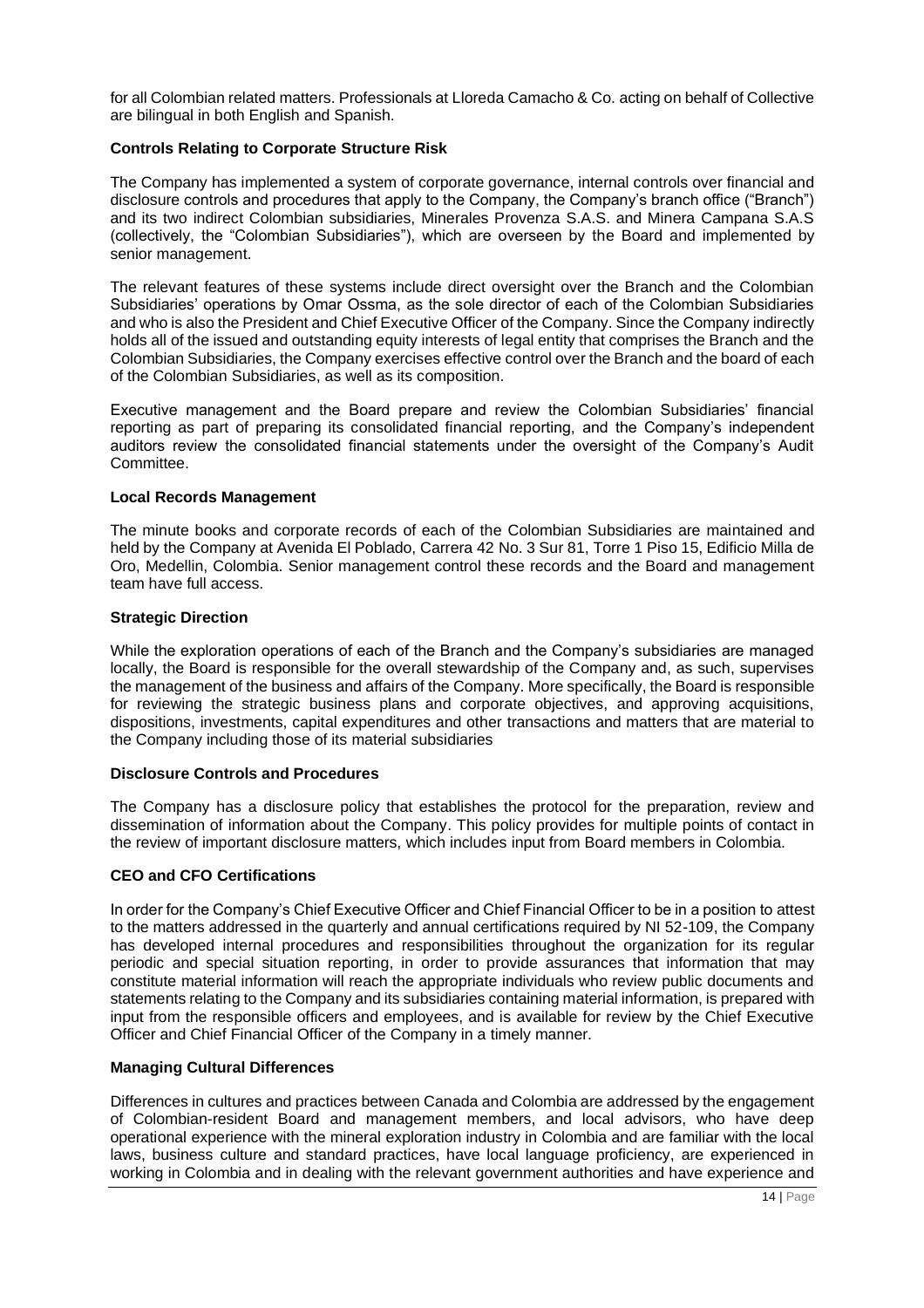knowledge of the local banking systems and treasury requirements. In addition, all of the Company's Board and management team members that are non-resident Colombians have been involved in the Colombian mineral exploration and development industry for over 10 years through their involvement with Continental Gold (as further described above), developing an understanding of the relevant cultural differences and helping in mitigating potential risks from cultural differences.

# **Transactions with Related Parties**

The Company is subject to applicable Canadian securities law and accounting rules with respect to approval and disclosure of potential related party transactions and has procurement and other policies in place which it follows to mitigate risks associated with potential related party transactions. The Company may in the future transact with related parties from time to time, in which case such related party transactions may require disclosure in the consolidated financial statements of the Company and in accordance with applicable Canadian securities laws.

# **Controls Relating to Verification of Property Interests**

The Company engaged a local team with broad experience in mining exploration in Colombia, as well as in legal, social, and environmental matters. The lead team in Colombia was previously successful in licensing, building, and putting into operation other mining projects in Colombia. This contributed to obtaining an understanding of the framework surrounding the good standing of the Company's properties and assets, from a legal, social, and environmental perspective.

The lead team was tasked with the negotiation and acquisition of properties that comprise the San Antonio and Guayabales projects. The current President and Chief Executive Officer of the Company, Mr. Omar Ossma, who lead the negotiations and acquisitions of the Company's current projects, is a licensed lawyer in Colombia, with more than 20 years of professional experience in Colombian corporate, environmental, mining and energy law, 15 of which have been dedicated to the mining and energy sectors. His knowledge of the legal framework of mineral properties and assets assisted the Company in negotiating and entering into legally binding agreements under Colombian law, ensuring the good standing of the Company´s rights over the acquired assets and properties.

The Company also retained an established and leading law firm based in Bogota, Colombia, as its legal advisors for all Colombian related matters, that is widely known for their mining practice. In addition to providing a wide array of legal services beginning from the date of incorporation of the Company's Colombian subsidiaries, the law firm also prepared and delivered title opinions with respect to the Company's current Colombian properties.

In addition, the Company retained two independent consulting firms specializing in the mining sector, with significant experience in social, engineering, environmental and other sustainability matters that prepared and delivered a due diligence report on the socio-economic and environmental conditions of the properties comprising the San Antonio Option, as well as the first and second Guayables options, and a baseline study report on the performance of certain socio-economic, health and safety measures in the property area.

# **License, Permitting and other Regulatory Approvals**

Based on consultations with its local advisers and government authorities, the Company satisfied itself that it has obtained all required permits, licenses and other regulatory approvals to carry out its business in Colombia. The table set out below details which material permits, business licenses and other regulatory approvals are required for the Company to carry out its business operations in Colombia.

| Material permit, license and/or other regulatory                                                                                                   | Material permit, license and/or regulatory           |
|----------------------------------------------------------------------------------------------------------------------------------------------------|------------------------------------------------------|
| approval required to conduct operations                                                                                                            | approval obtained by the Company                     |
| Operating as a company requires a Public<br>commercial registry before the Chamber of<br>Commerce. This registry also activates a Tax<br>Registry. | Obtained.                                            |
| Prospecting activities (all exploration excluding                                                                                                  | The Company generally negotiates land access         |
| drilling) are free activities in Colombia, and require                                                                                             | permits in advance to its operations. Currently, the |
| no permit, other than authorization for land access                                                                                                | Company has all required land access permits for     |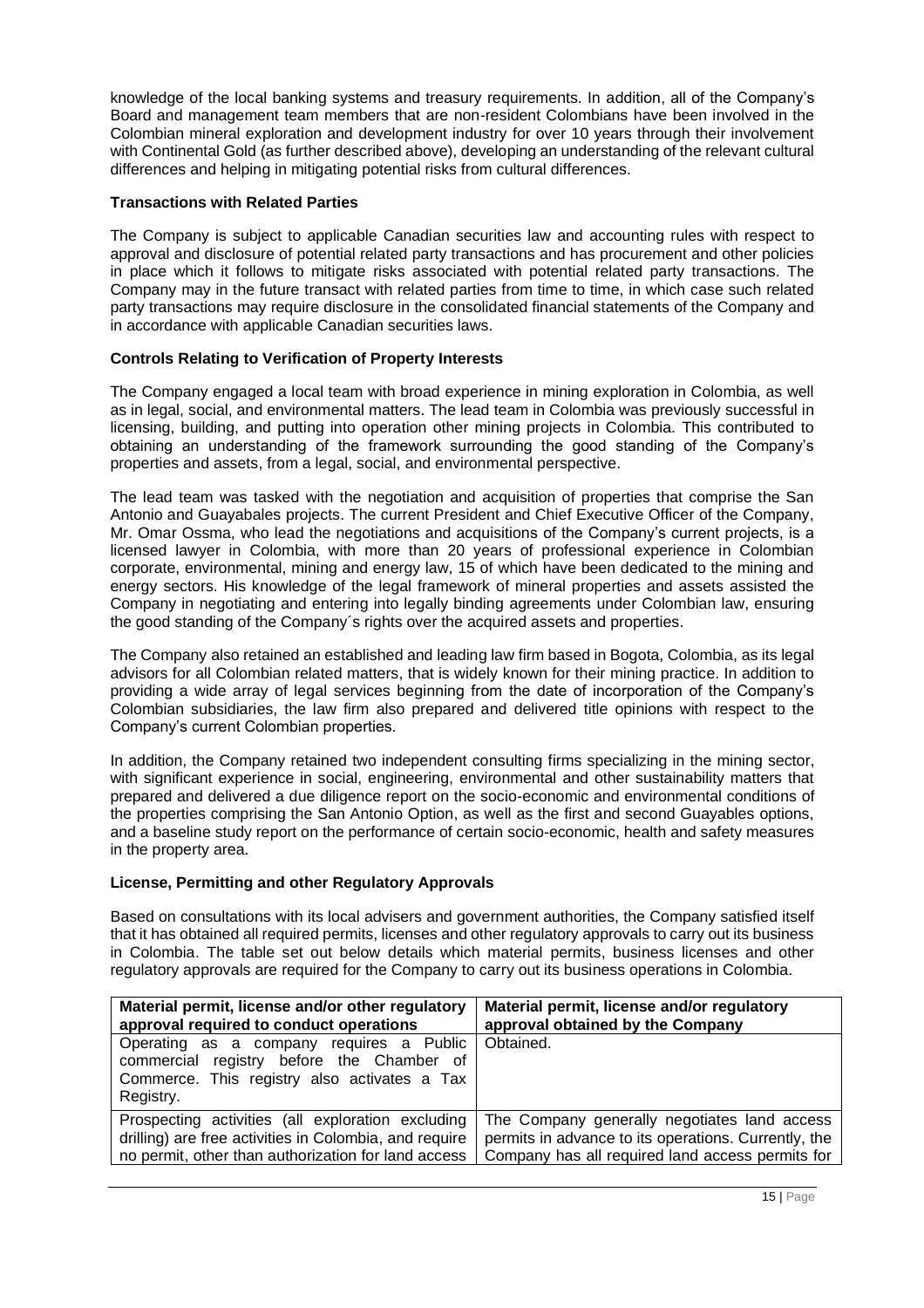| from private owner.                                                                                                                                                                                                                                                                                                                                                    | its current prospecting campaign.                                                                                                                                                                                              |
|------------------------------------------------------------------------------------------------------------------------------------------------------------------------------------------------------------------------------------------------------------------------------------------------------------------------------------------------------------------------|--------------------------------------------------------------------------------------------------------------------------------------------------------------------------------------------------------------------------------|
| Drilling activities require a valid mining right and/or<br>mining title granted by the National<br>Minina<br>Authority.                                                                                                                                                                                                                                                | The Company is conducting exploration activities<br>on mining titles LH0071-17, 781-17, HI8-15231 and<br>IIS-10401 which are validly granted mining titles.                                                                    |
| Drilling activities will require authorization for land<br>access from private owner.                                                                                                                                                                                                                                                                                  | The Company generally negotiates land access<br>permits in advance to its operations. Currently, the<br>Company has all required land access permits for<br>its current drilling campaign.                                     |
| Exploration activities are<br>not<br>subiect<br>to<br>environmental license. However, if the activities<br>require the use of natural renewable resources<br>(such as water catchments, dumpings<br>and<br>timbering, amongst others) the Company will<br>require a filing, and further permission, before the<br>regional environmental corporation in the territory. | The Company has been granted water rights for its<br>drilling campaign, both in San Antonio and<br>Guayabales projects, and may also recur to<br>purchase water in bulk to perform its drilling<br>campaign.                   |
| Construction of a mining project, and its operation<br>requires an environmental license granted by an<br>environmental authority.                                                                                                                                                                                                                                     | The Company is not currently in a position to<br>advance either of its properties to the development<br>and construction phase of a mining project,<br>therefore it does not require an environmental<br>license at this time. |
| Construction of a mining project, and its operation<br>requires a work plan approved by the applicable<br>mining authority.                                                                                                                                                                                                                                            | The Company is not currently in a position to<br>advance either of its properties to the development<br>and construction phase of a mining project,<br>therefore it does not require a work plan at this<br>time.              |

# <span id="page-15-0"></span>**RISKS AND UNCERTAINTIES**

The business of the Company is subject to a variety of risks and uncertainties. Investment in Common Shares should be considered highly speculative and involves a high degree of risk due to the nature of the Company's business and the present stage of development, production and exploration and the location of its properties in Colombia. Readers should carefully consider the risks disclosed in the MD&A related to the audited consolidated financial statements for the year ended December 31, 2021 and the Annual Information Form for the year ended December 31, 2021. Those risk factors are not a definitive list of all risk factors associated with an investment in the Company or relating to the Company's operations and any of these risk elements could have a material adverse effect on the business of the Company.